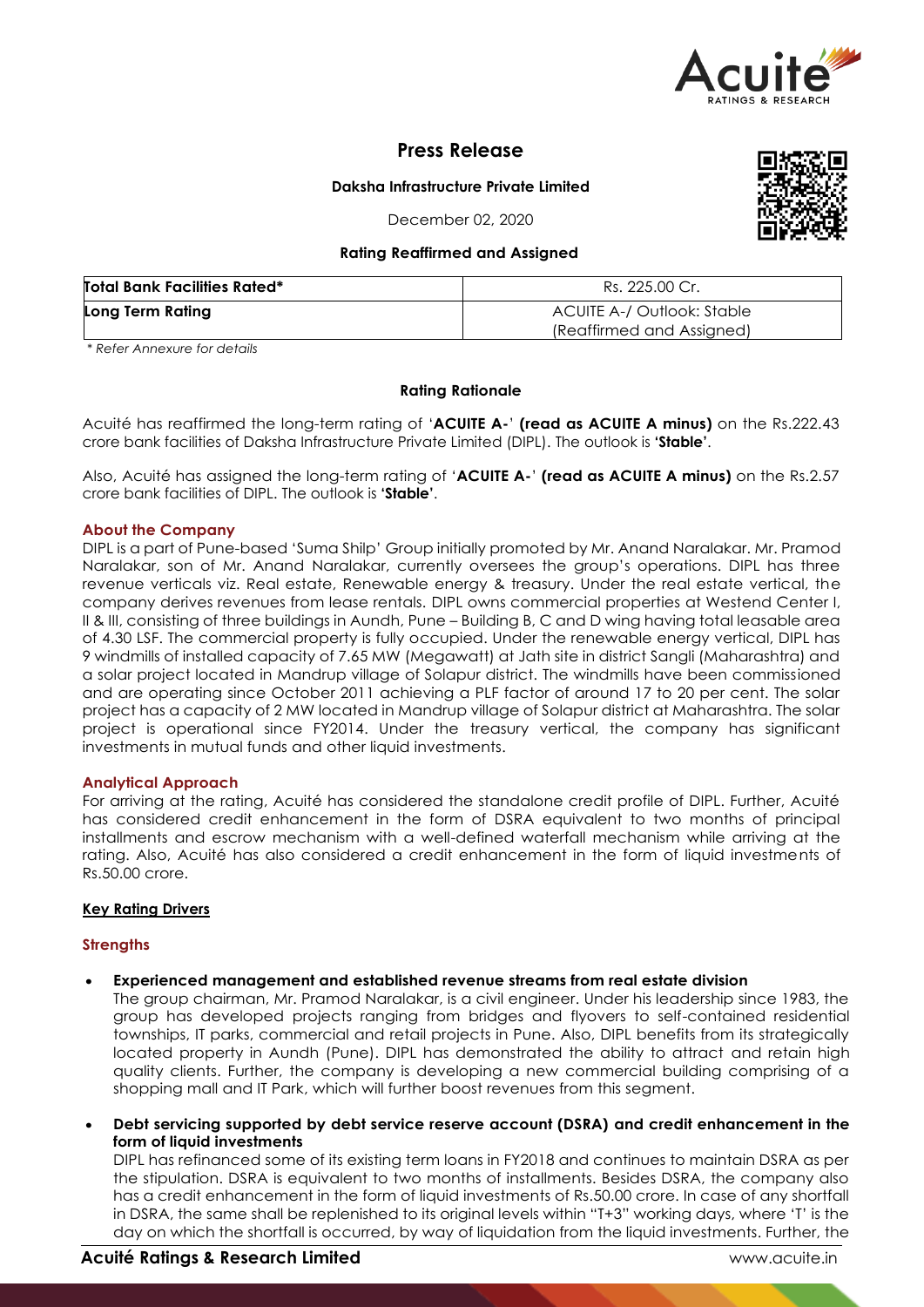

terms of sanction for the term loan stipulate an escrow mechanism through which rent receipts are routed and used for payment as per the defined payment waterfall. Surplus cash flow after meeting tax expenses, operating expenses, debt servicing obligation, can be utilised for acceleration debt repayment.

#### **Weaknesses**

# **Declined profitability margin**

The profit after tax (PAT) margin of the company stood at 0.13 per cent for FY2020 as compared to 5.75 per cent for FY2019. In FY2020, the company has provided for notional loss on account of mark to market decrease in the closing stock of shares and investment. The company has considered closing stock at cost or market price whichever is lower. On account of this, the company has booked a notional loss of about Rs. 6.78 crore, which has been recognised in the books. However, the loss being notional has not impacted the liquidity of the company.

# **Customer concentration risk**

In the event of non-renewal by existing lessee, the future cash flows will be impacted, thereby translating to weakening of debt protection indicators. A large IT tenant contributes to more than 60 per cent of the total lease rentals. In the event of the company deciding to move out or seeking a renegotiation, the rentals are likely to be impacted. Timely renewal/leasing at similar or better terms than the existing agreements will remain a key rating sensitivity factor.

# **Limited track record of operations in the capital markets business**

Apart from real estate and leasing business, DIPL started its treasury operations in FY2017 from its investible surplus. The company has availed the services of professionals to help in asset allocation and various investment decisions. Since a part of the liquid investments will be deployed in equity and equity linked securities, the company will be prone to the vagaries of the capital market. While the company officials don't anticipate an equity allocation beyond 25 per cent, the performance of the treasury division and its ability to generate return commensurate with risk is yet to be examined. Against this background, the return from treasury division will be volatile and it will be difficult to derive significant comfort from liquid investments in the absence of track record of operations.

#### **Rating Sensitivity**

- Significant delays in payment of lease rentals by the counterparty
- Timely renewal of lease agreement

#### **Material Covenants**

None

#### **Liquidity Position – Adequate**

DIPL has adequate liquidity marked by healthy net cash accruals to its maturing debt obligations. The company generated cash accruals of ~Rs.1.65 crore to Rs.14.73 crore during the last four years through 2017-20, while its maturing debt obligations were in the range of ~Rs. 5.38 crore to Rs. 12.67 crore over the same period. The cash accruals of the company are estimated to remain around ~Rs.6.69 crore to 12.45 crore during 2020-22, while its repayment obligation is estimated to be in the range of ~Rs.6.27 crore to Rs.11.77 crore. The company's cash flows are expected to remain enough to fund the debt payments in FY2021 and FY2022. However, the presence of DSRA along with escrow mechanism with a well-defined waterfall mechanism provides an additional cushion to the liquidity. Acuité believes that the liquidity of the company is likely to remain adequate over the medium term on account of steady cash flows from lease rentals.

#### **Outlook: Stable**

Acuité believes that DIPL will maintain a 'Stable' outlook over the medium term owing to its experienced management and steady cash flows from the real estate vertical. The outlook may be revised to 'Positive' in case the company generates healthy net cash accruals while improving the liquidity position. Conversely, the outlook may be revised to 'Negative' with deterioration in the financial profile on account of decline in cash accruals or deterioration in the financial risk profile and liquidity position.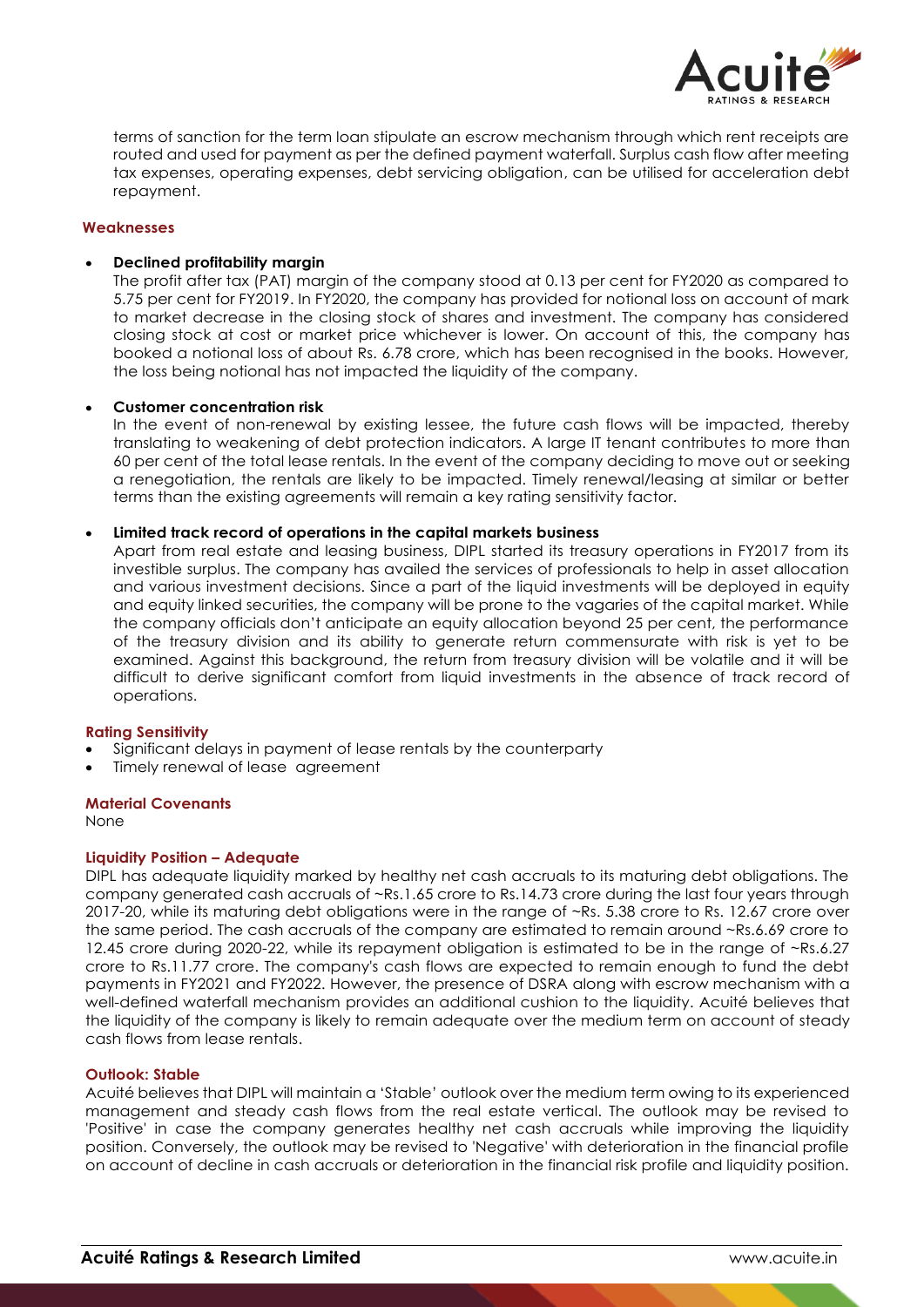

# **About the Rated Entity - Key Financials**

|                               | Unit    | FY20 (Provisional) | FY19 (Actual) |
|-------------------------------|---------|--------------------|---------------|
| Operating Income              | Rs. Cr. | 172.09             | 231.84        |
| PAT                           | Rs. Cr. | 0.23               | 13.33         |
| <b>PAT Margin</b>             | (%)     | 0.13               | 5.75          |
| Total Debt/Tangible Net Worth | Times   | 2.54               | 2.60          |
| <b>PBDIT/Interest</b>         | Times   | .06                | .72           |

# **Status of non-cooperation with previous CRA (if applicable)**

Not Applicable

#### **Any other information**

None

# **Applicable Criteria**

- Default Recognition -https://www.acuite.in/view-rating-criteria-52.htm
- Infrastructure Entities -https://www.acuite.in/view-rating-criteria-51.htm
- Financial Ratios And Adjustments -https://www.acuite.in/view-rating-criteria-53.htm

# **Note on complexity levels of the rated instrument**

https://www.acuite.in/view-rating-criteria-55.htm

# **Rating History (Upto last three years)**

| Date         | Name of Instrument /<br><b>Facilities</b> | Term      | Amount (Rs. Cr.) | <b>Ratings/Outlook</b>                  |
|--------------|-------------------------------------------|-----------|------------------|-----------------------------------------|
|              | Term Loan                                 | Long Term | 78.51            | <b>ACUITE A-/Stable</b><br>(Reaffirmed) |
| 06-Sept-2019 | Term Loan                                 | Long Term | 146.49           | <b>ACUITE A-/Stable</b><br>(Reaffirmed) |
| 18-Jun-2018  | Term Loan                                 | Long Term | 77.50            | <b>ACUITE A-/ Stable</b><br>(Assigned)  |
|              | Term Loan                                 | Long Term | 147.50           | <b>ACUITE A-/ Stable</b><br>(Assigned)  |

#### **\*Annexure – Details of instruments rated**

| Name of the<br><b>Facilities</b> | Date of<br><b>Issuance</b> | Coupon<br>Rate | Maturity<br>Date       | Size of the Issue<br>(Rs. Cr.)              | <b>Ratings/Outlook</b>                  |
|----------------------------------|----------------------------|----------------|------------------------|---------------------------------------------|-----------------------------------------|
| Term Loan                        | 19-Feb-2018                | <b>Not</b>     | Applicable 15-Mar-2032 | 76.97<br>(Reduced from<br>Rs.78.51 crore)   | <b>ACUITE A-/Stable</b><br>(Reaffirmed) |
| Term Loan                        | 07-Mar-2018                | Not.           | Applicable 15-Mar-2036 | 145.46<br>(Reduced from<br>Rs.146.49 crore) | <b>ACUITE A-/Stable</b><br>(Reaffirmed) |
| Term Loan                        | 03-Oct-2017                | Not            | Applicable 15-Oct-2033 | 2.57                                        | <b>ACUITE A-/Stable</b><br>(Assigned)   |

#### **Contacts**